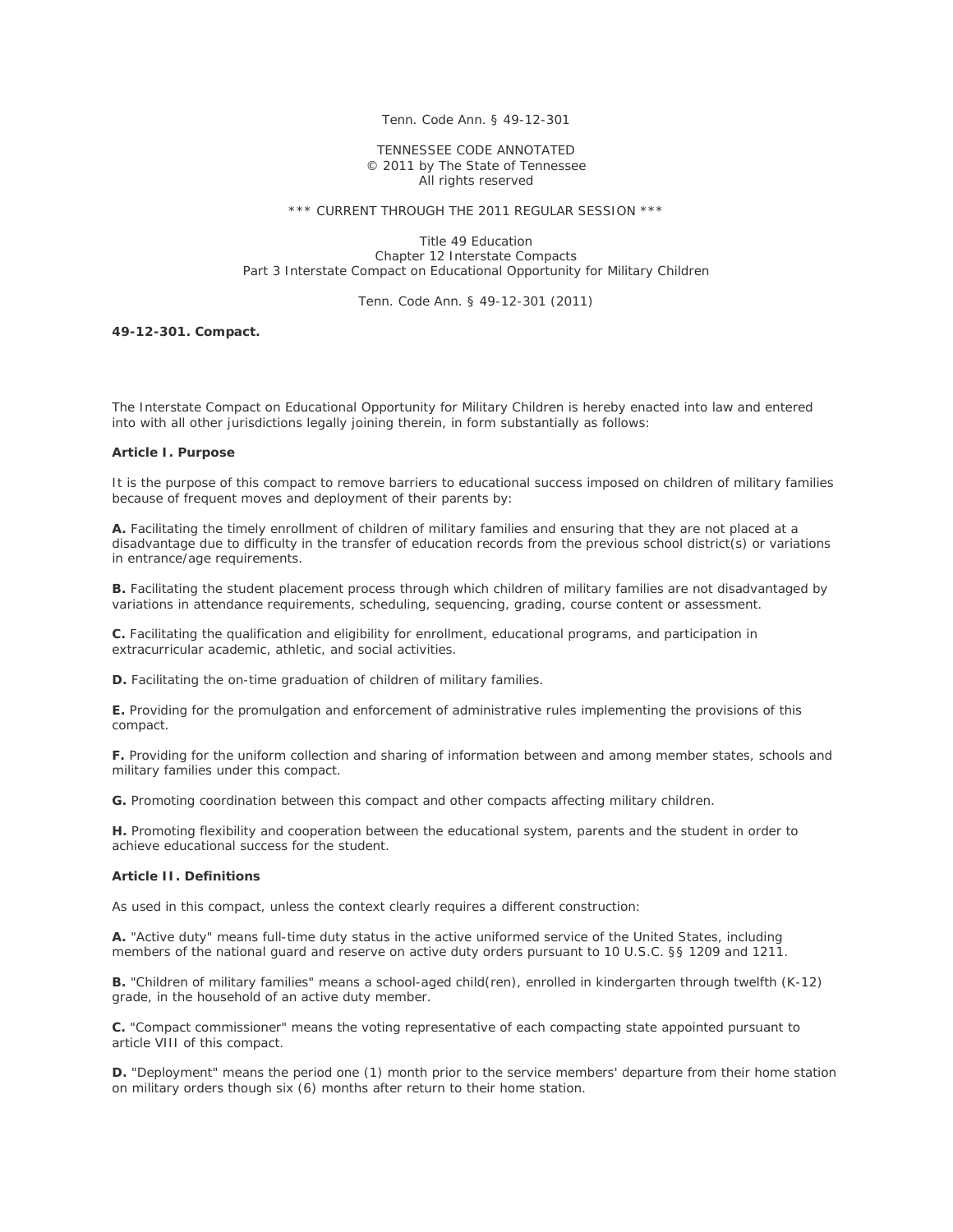**E.** "Education(al) records" means those official records, files, and data directly related to a student and maintained by the school or local education agency, including but not limited to records encompassing all the material kept in the student's cumulative folder such as general identifying data, records of attendance and of academic work completed, records of achievement and results of evaluative tests, health data, disciplinary status, test protocols, and individualized education programs.

**F.** "Extracurricular activities" means a voluntary activity sponsored by the school or local education agency or an organization sanctioned by the local education agency. Extracurricular activities include, but are not limited to, preparation for and involvement in public performances, contests, athletic competitions, demonstrations, displays, and club activities.

**G.** "Interstate commission on educational opportunity for military children" means the commission that is created under article IX of this compact, which is generally referred to as interstate commission.

**H.** "Local education agency" means a public authority legally constituted by the state as an administrative agency to provide control of and direction for kindergarten through twelfth (K-12) grade public educational institutions.

**I.** "Member state" means a state that has enacted this compact.

**J.** "Military installation" means a base, camp, post, station, yard, center, homeport facility for any ship, or other activity under the jurisdiction of the department of defense, including any leased facility, which is located within any of the several states, the District of Columbia, the Commonwealth of Puerto Rico, the United States Virgin Islands, Guam, American Samoa, the Northern Mariana Islands and any other United States territory. Such term does not include any facility used primarily for civil works, rivers and harbors projects, or flood control projects.

**K.** "Non-member state" means a state that has not enacted this compact.

**L.** "Receiving state" means the state to which a child of a military family is sent, brought, or caused to be sent or brought.

**M.** "Rule" means a written statement by the interstate commission promulgated pursuant to article XII of this compact that is of general applicability, implements, interprets or prescribes a policy or provision of the compact, or an organizational, procedural, or practice requirement of the interstate commission, and has the force and effect of statutory law in a member state, and includes the amendment, repeal, or suspension of an existing rule.

**N.** "Sending state" means the state from which a child of a military family is sent, brought, or caused to be sent or brought.

**O.** "State" means a state of the United States, the District of Columbia, the Commonwealth of Puerto Rico, the United States Virgin Islands, Guam, American Samoa, the Northern Mariana Islands and any other United States territory.

**P.** "Student" means the child of a military family for whom the local education agency receives public funding and who is formally enrolled in kindergarten through twelfth (K-12) grade.

**Q.** "Transition" means: (1) the formal and physical process of transferring from school to school; or (2) the period of time in which a student moves from one school in the sending state to another school in the receiving state.

**R.** "Uniformed service(s)" means the army, navy, air force, marine corps, coast guard as well as the commissioned corps of the national oceanic and atmospheric administration, and public health services.

**S.** "Veteran" means a person who served in the uniformed services and who was discharged or released therefrom under conditions other than dishonorable.

### **Article III. Applicability**

**A.** Except as otherwise provided in section B, this compact shall apply to the children of:

**1.** Active duty members of the uniformed services as defined in this compact, including members of the national guard and reserve on active duty orders pursuant to 10 U.S.C. §§ 1209 and 1211;

**2.** Members or veterans of the uniformed services who are severely injured and medically discharged or retired for a period of one (1) year after medical discharge or retirement; and

**3.** Members of the uniformed services who die on active duty or as a result of injuries sustained on active duty for a period of one (1) year after death.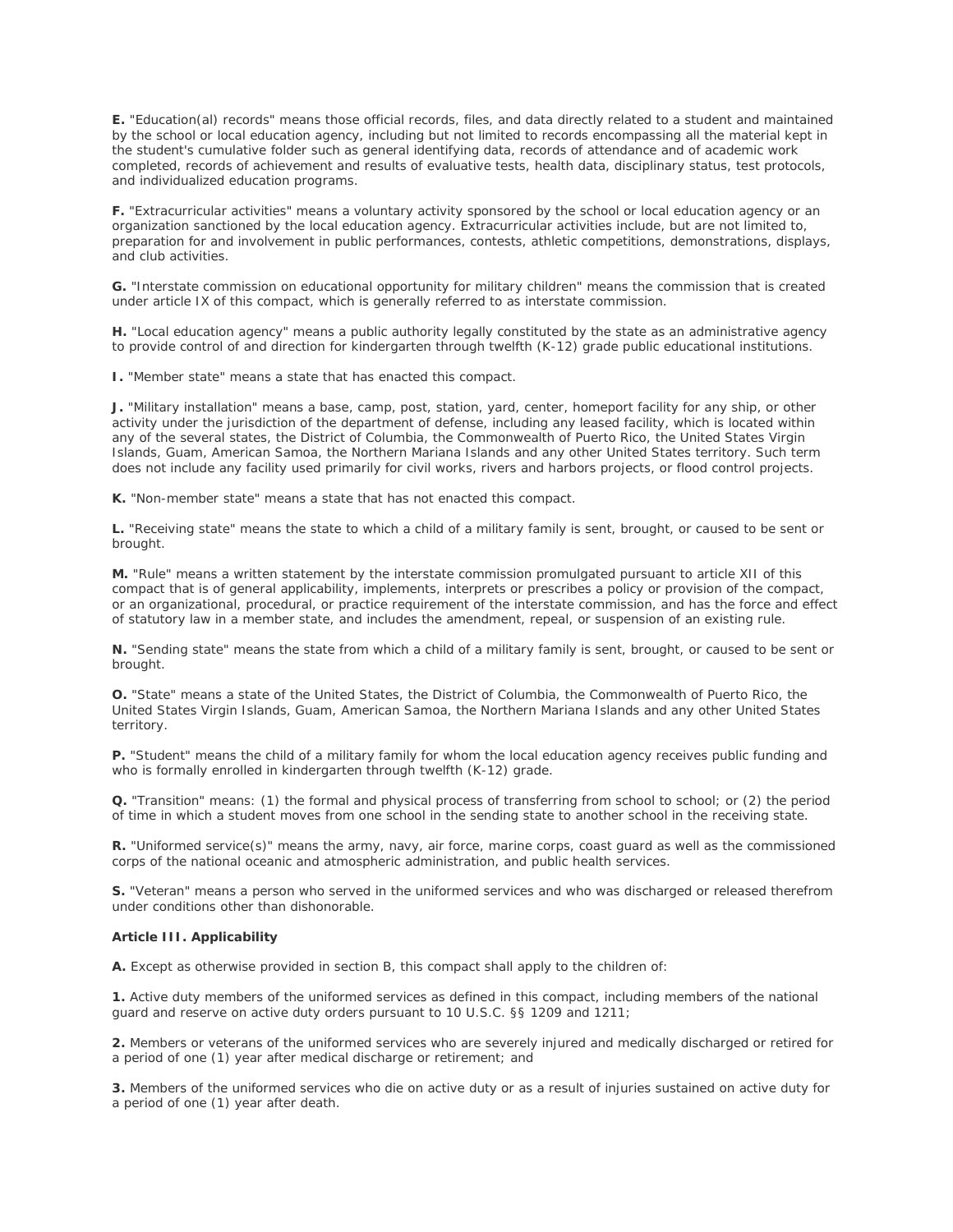**B.** The provisions of this interstate compact shall only apply to local education agencies as defined in this compact.

- **C.** The provisions of this compact shall not apply to the children of:
- **1.** Inactive members of the national guard and military reserves;
- **2.** Members of the uniformed services now retired, except as provided in section A;
- **3.** Veterans of the uniformed services, except as provided in section A; and

**4.** Other United States department of defense personnel and other federal agency civilian and contract employees not defined as active duty members of the uniformed services.

## **Article IV. Educational Records and Enrollment**

**A. Unofficial or "hand-carried" education records.** In the event that official education records cannot be released to the parents for the purpose of transfer, the custodian of the records in the sending state shall prepare and furnish to the parent a complete set of unofficial educational records containing uniform information as determined by the interstate commission. Upon receipt of the unofficial education records by a school in the receiving state, the school shall enroll and appropriately place the student based on the information provided in the unofficial records pending validation by the official records, as quickly as possible.

**B. Official education records/transcripts.** Simultaneous with the enrollment and conditional placement of the student, the school in the receiving state shall request the student's official education record from the school in the sending state. Upon receipt of this request, the school in the sending state will process and furnish the official education records to the school in the receiving state within ten (10) days or within such time as is reasonably determined under the rules promulgated by the Interstate Commission.

**C. Immunizations.** Compacting states shall give thirty (30) days from the date of enrollment or within such time as is reasonably determined under the rules promulgated by the Interstate Commission, for students to obtain any immunization(s) required by the receiving state. For a series of immunizations, initial vaccinations must be obtained within thirty (30) days or within such time as is reasonably determined under the rules promulgated by the Interstate Commission.

**D. Kindergarten and first grade entrance age.** Students shall be allowed to continue their enrollment at grade level in the receiving state commensurate with their grade level, including kindergarten, from a local education agency in the sending state at the time of transition, regardless of age. A student that has satisfactorily completed the prerequisite grade level in the local education agency in the sending state shall be eligible for enrollment in the next highest grade level in the receiving state, regardless of age. A student transferring after the start of the school year in the receiving state shall enter the school in the receiving state on the student's validated level from an accredited school in the sending state.

## **Article V. Placement and Attendance.**

**A. Course placement.** When the student transfers before or during the school year, the receiving state school shall initially honor placement of the student in educational courses based on the student's enrollment in the sending state school and/or educational assessments conducted at the school in the sending state if the courses are offered. Course placement includes but is not limited to honors, international baccalaureate, advanced placement, vocational, technical and career pathways courses. Continuing the student's academic program from the previous school and promoting placement in academically and career challenging courses should be paramount when considering placement. This does not preclude the school in the receiving state from performing subsequent evaluations to ensure appropriate placement and continued enrollment of the student in the course(s).

**B. Educational program placement.** The receiving state school shall initially honor placement of the student in educational programs based on current educational assessments conducted at the school in the sending state or participation/placement in like programs in the sending state. Such programs include, but are not limited to: (1) gifted and talented programs; and (2) English as a second language (ESL). This does not preclude the school in the receiving state from performing subsequent evaluations to ensure appropriate placement of the student.

**C. Special education services.** (1) In compliance with the federal requirements of the Individuals with Disabilities Education Act (IDEA), 20 U.S.C. § 1400 et seq.; the receiving state shall initially provide comparable services to a student with disabilities based on his/her current Individualized Education Program (IEP); and (2) In compliance with the requirements of § 504 of the Rehabilitation Act, 29 U.S.C. § 794, and with Title II of the Americans with Disabilities Act, 42 U.S.C. §§ 12131-12165, the receiving state shall make reasonable accommodations and modifications to address the needs of incoming students with disabilities, subject to an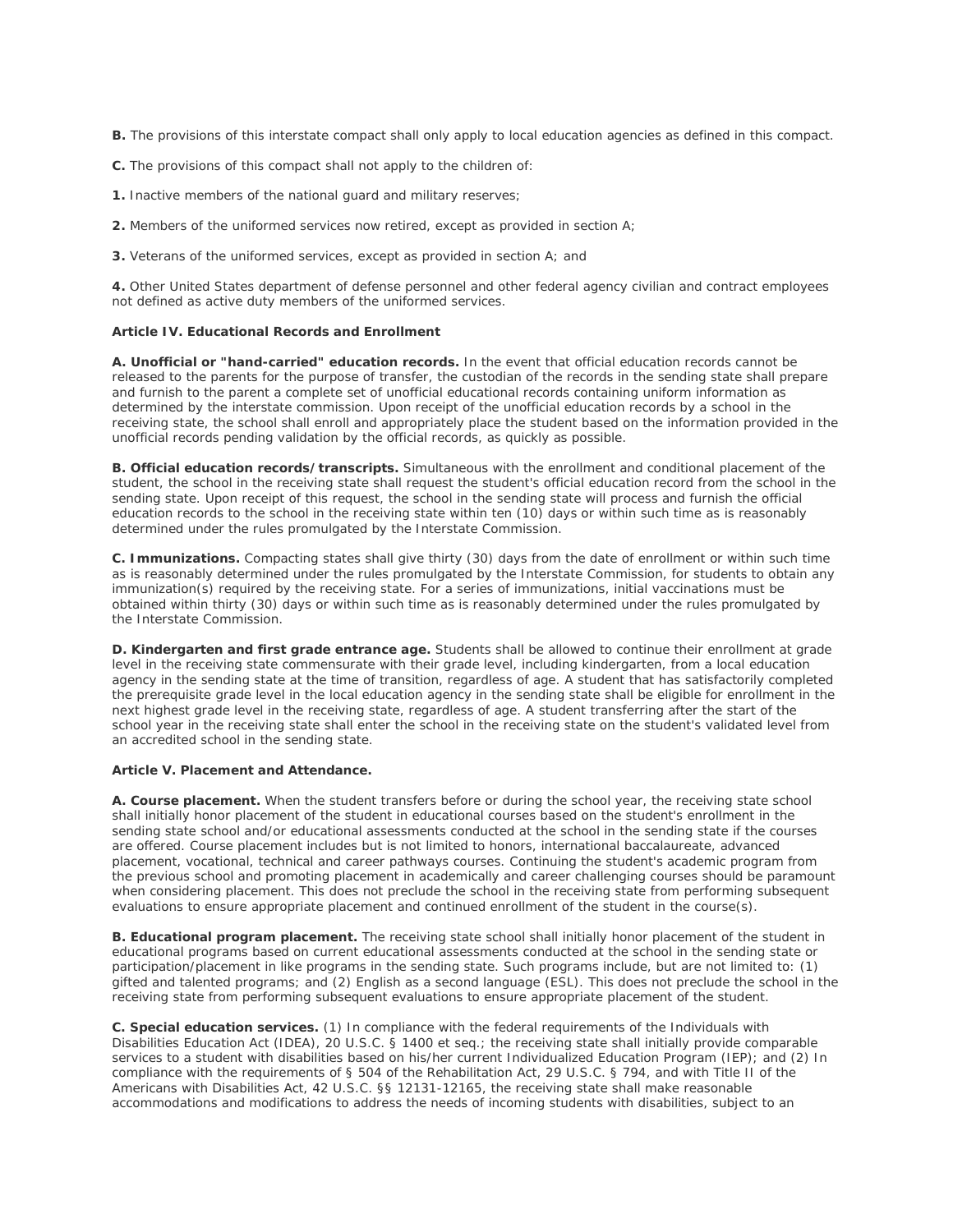existing 504 or Title II Plan, to provide the student with equal access to education. This does not preclude the school in the receiving state from performing subsequent evaluations to ensure appropriate placement of the student.

**D. Placement flexibility.** Local education agency administrative officials shall have flexibility in waiving course/program prerequisites, or other preconditions for placement in courses/programs offered under the jurisdiction of the local education agency.

**E. Absence as related to deployment activities.** A student whose parent or legal guardian is an active duty member of the uniformed services, as defined by the compact, and has been called to duty for, is on leave from, or immediately returned from deployment to a combat zone or combat support posting, shall be granted additional excused absences at the discretion of the local education agency superintendent to visit with his or her parent or legal guardian relative to such leave or deployment of the parent or guardian.

## **Article VI. Eligibility**

**A. Eligibility for enrollment. 1.** Special power of attorney, relative to the guardianship of a child of a military family and executed under applicable law shall be sufficient for the purposes of enrollment and all other actions requiring parental participation and consent.

**2.** A local education agency shall be prohibited from charging local tuition to a transitioning military child placed in the care of a non-custodial parent or other person standing in loco parentis who lives in a jurisdiction other than that of the custodial parent.

**3.** A transitioning military child, placed in the care of a non-custodial parent or other person standing in loco parentis who lives in a jurisdiction other than that of the custodial parent, may continue to attend the school in which he/she was enrolled while residing with the custodial parent.

**B. Eligibility for extracurricular participation.** State and local education agencies shall facilitate the opportunity for transitioning military children's inclusion in extracurricular activities, regardless of application deadlines, to the extent they are otherwise qualified.

# **Article VII. Graduation**

In order to facilitate the on-time graduation of children of military families states and local education agencies shall incorporate the following procedures:

**A. Waiver requirements.** Local education agency administrative officials shall waive specific courses required for graduation if similar course work has been satisfactorily completed in another local education agency or shall provide reasonable justification for denial. Should a waiver not be granted to a student who would qualify to graduate from the sending school, the local education agency shall provide an alternative means of acquiring required coursework so that graduation may occur on time.

**B. Exit exams.** States shall accept: (1) exit or end-of-course exams required for graduation from the sending state; (2) national norm-referenced achievement tests; or (3) alternative testing, in lieu of testing requirements for graduation in the receiving state. In the event the above alternatives cannot be accommodated by the receiving state for a student transferring in his or her senior year, then the provisions of article VII, section C shall apply.

**C. Transfers during senior year.** Should a military student transferring at the beginning or during his or her senior year be ineligible to graduate from the receiving local education agency after all alternatives have been considered, the sending and receiving local education agencies shall ensure the receipt of a diploma from the sending local education agency, if the student meets the graduation requirements of the sending local education agency. In the event that one of the states in question is not a member of this compact, the member state shall use best efforts to facilitate the on-time graduation of the student in accordance with sections A and B of this article.

# **Article VIII. STATE COORDINATION**

**A.** Each member state shall, through the creation of a state council or use of an existing body or board, provide for the coordination among its agencies of government, local education agencies and military installations concerning the state's participation in, and compliance with, this compact and interstate commission activities. While each member state may determine the membership of its own state council, its membership must include at least: the state superintendent of education, superintendent of a school district with a high concentration of military children, representative from a military installation, one (1) representative each from the legislative and executive branches of government, and other offices and stakeholder groups the state council deems appropriate. A member state that does not have a school district deemed to contain a high concentration of military children may appoint a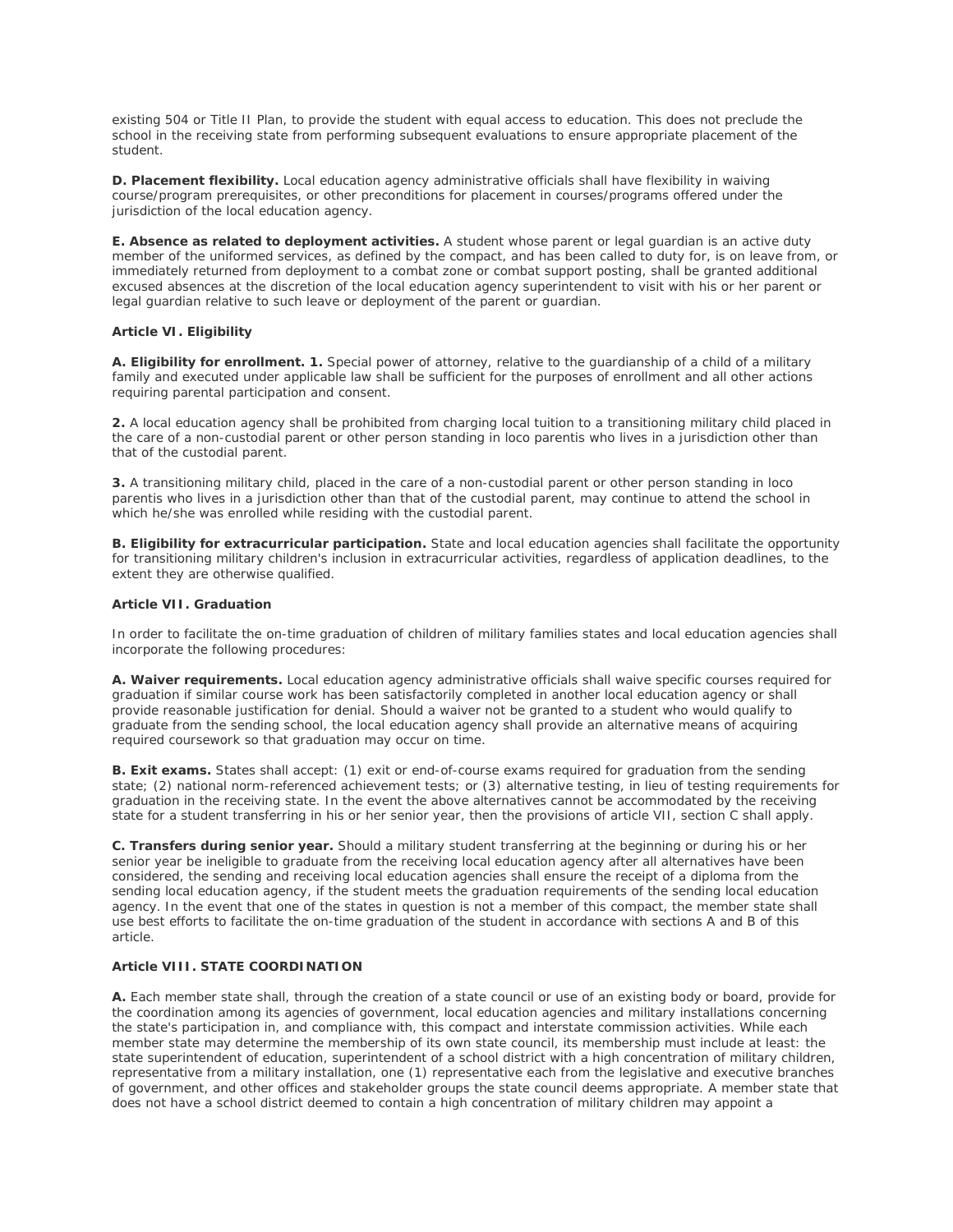superintendent from another school district to represent local education agencies on the state council.

**B.** The state council of each member state shall appoint or designate a military family education liaison to assist military families and the state in facilitating the implementation of this compact.

**C.** The compact commissioner responsible for the administration and management of the state's participation in the compact shall be appointed by the governor or as otherwise determined by each member state.

**D.** The compact commissioner and the military family education liaison designated herein shall be ex-officio members of the state council, unless either is already a full voting member of the state council.

### **Article IX. Interstate Commission on Educational Opportunity for Military Children**

The member states hereby create the "interstate commission on educational opportunity for military children." The activities of the interstate commission are the formation of public policy and are a discretionary state function. The interstate commission shall:

**A.** Be a body corporate and joint agency of the member states and shall have all the responsibilities, powers and duties set forth herein, and such additional powers as may be conferred upon it by a subsequent concurrent action of the respective legislatures of the member states in accordance with the terms of this compact.

**B.** Consist of one (1) interstate commission voting representative from each member state who shall be that state's compact commissioner.

**1.** Each member state represented at a meeting of the interstate commission is entitled to one (1) vote.

**2.** A majority of the total member states shall constitute a quorum for the transaction of business, unless a larger quorum is required by the bylaws of the interstate commission.

**3.** A representative shall not delegate a vote to another member state. In the event the compact commissioner is unable to attend a meeting of the interstate commission, the governor or state council may delegate voting authority to another person from the state for a specified meeting.

**4.** The bylaws may provide for meetings of the interstate commission to be conducted by telecommunication or electronic communication.

**C.** Consist of ex-officio, non-voting representatives who are members of interested organizations. Such ex-officio members, as defined in the bylaws, may include but not be limited to, members of the representative organizations of military family advocates, local education agency officials, parent and teacher groups, the United States department of defense, the education commission of the states, the interstate agreement on the qualification of educational personnel and other interstate compacts affecting the education of children of military members.

**D.** Meet at least once each calendar year. The chairperson may call additional meetings and, upon the request of a simple majority of the member states, shall call additional meetings.

**E.** Establish an executive committee, whose members shall include the officers of the interstate commission and such other members of the interstate commission as determined by the bylaws. Members of the executive committee shall serve a one-year term. Members of the executive committee shall be entitled to one (1) vote each. The executive committee shall have the power to act on behalf of the interstate commission, with the exception of rulemaking, during periods when the interstate commission is not in session. The executive committee shall oversee the day-to-day activities of the administration of the compact including enforcement and compliance with the provisions of the compact, its bylaws and rules, and other such duties as deemed necessary. The United States department of defense, shall serve as an ex-officio, nonvoting member of the executive committee.

**F.** Establish bylaws and rules that provide for conditions and procedures under which the interstate commission shall make its information and official records available to the public for inspection or copying. The interstate commission may exempt from disclosure information or official records to the extent they would adversely affect personal privacy rights or proprietary interests.

**G.** Give public notice of all meetings and all meetings shall be open to the public, except as set forth in the rules or as otherwise provided in the compact. The interstate commission and its committees may close a meeting, or portion thereof, where it determines by two-thirds vote that an open meeting would be likely to:

**1.** Relate solely to the interstate commission's internal personnel practices and procedures;

**2.** Disclose matters specifically exempted from disclosure by federal and state statute;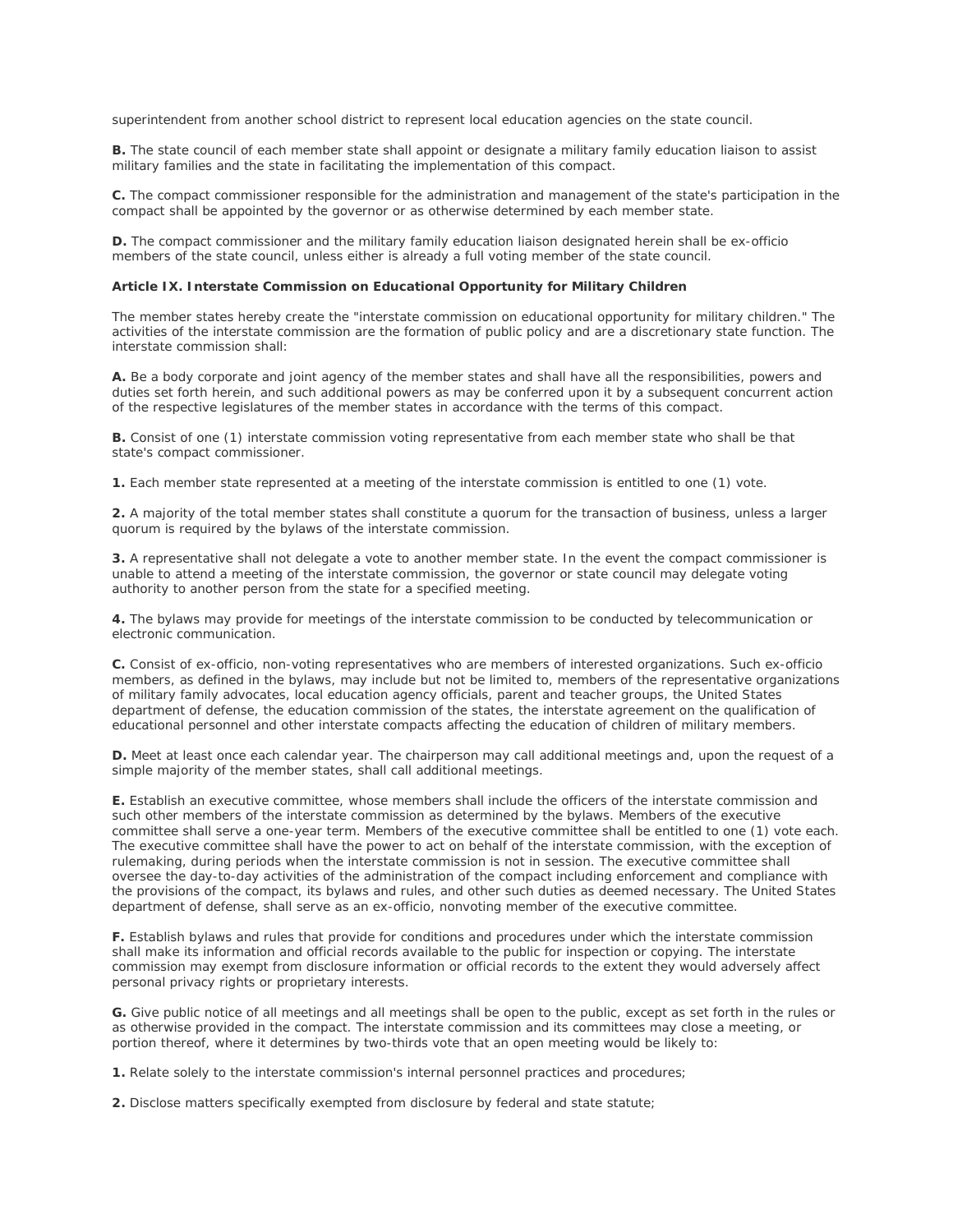**3.** Disclose trade secrets or commercial or financial information which is privileged or confidential;

**4.** Involve accusing a person of a crime, or formally censuring a person;

**5.** Disclose information of a personal nature where disclosure would constitute a clearly unwarranted invasion of personal privacy;

**6.** Disclose investigative records compiled for law enforcement purposes; or

**7.** Specifically relate to the interstate commission's participation in a civil action or other legal proceeding.

**H.** Cause its legal counsel or designee to certify that a meeting may be closed and shall reference each relevant exemptible provision for any meeting, or portion of a meeting, which is closed pursuant to this provision. The interstate commission shall keep minutes which shall fully and clearly describe all matters discussed in a meeting and shall provide a full and accurate summary of actions taken, and the reasons therefore, including a description of the views expressed and the record of a roll call vote. All documents considered in connection with an action shall be identified in such minutes. All minutes and documents of a closed meeting shall remain under seal, subject to release by a majority vote of the interstate commission.

**I.** Collect standardized data concerning the educational transition of the children of military families under this compact as directed through its rules which shall specify the data to be collected, the means of collection and data exchange and reporting requirements. Such methods of data collection, exchange and reporting shall, in so far as is reasonably possible, conform to current technology and coordinate its information functions with the appropriate custodian of records as identified in the bylaws and rules.

**J.** Create a process that permits military officials, education officials and parents to inform the interstate commission if and when there are alleged violations of the compact or its rules or when issues subject to the jurisdiction of the compact or its rules are not addressed by the state or local education agency. This section shall not be construed to create a private right of action against the interstate commission or any member state.

## **Article X. Powers and Duties of the Interstate Commission**

The interstate commission shall have the following powers:

**A.** To provide for dispute resolution among member states.

**B.** To promulgate rules and take all necessary actions to effect the goals, purposes and obligations as enumerated in this compact. The rules shall have the force and effect of statutory law and shall be binding in the compact states to the extent and in the manner provided in this compact.

**C.** To issue, upon request of a member state, advisory opinions concerning the meaning or interpretation of the interstate compact, its bylaws, rules and actions.

**D.** To enforce compliance with the compact provisions, the rules promulgated by the interstate commission, and the bylaws, using all necessary and proper means, including but not limited to the use of judicial process.

**E.** To establish and maintain offices which shall be located within one (1) or more of the member states.

**F.** To purchase and maintain insurance and bonds.

**G.** To borrow, accept, hire or contract for services of personnel.

**H.** To establish and appoint committees including, but not limited to, an executive committee as required by article IX, section E, which shall have the power to act on behalf of the interstate commission in carrying out its powers and duties hereunder.

**I.** To elect or appoint such officers, attorneys, employees, agents, or consultants, and to fix their compensation, define their duties and determine their qualifications; and to establish the interstate commission's personnel policies and programs relating to conflicts of interest, rates of compensation, and qualifications of personnel.

**J.** To accept any and all donations and grants of money, equipment, supplies, materials, and services, and to receive, utilize, and dispose of it.

**K.** To lease, purchase, accept contributions or donations of, or otherwise to own, hold, improve or use any property, real, personal, or mixed.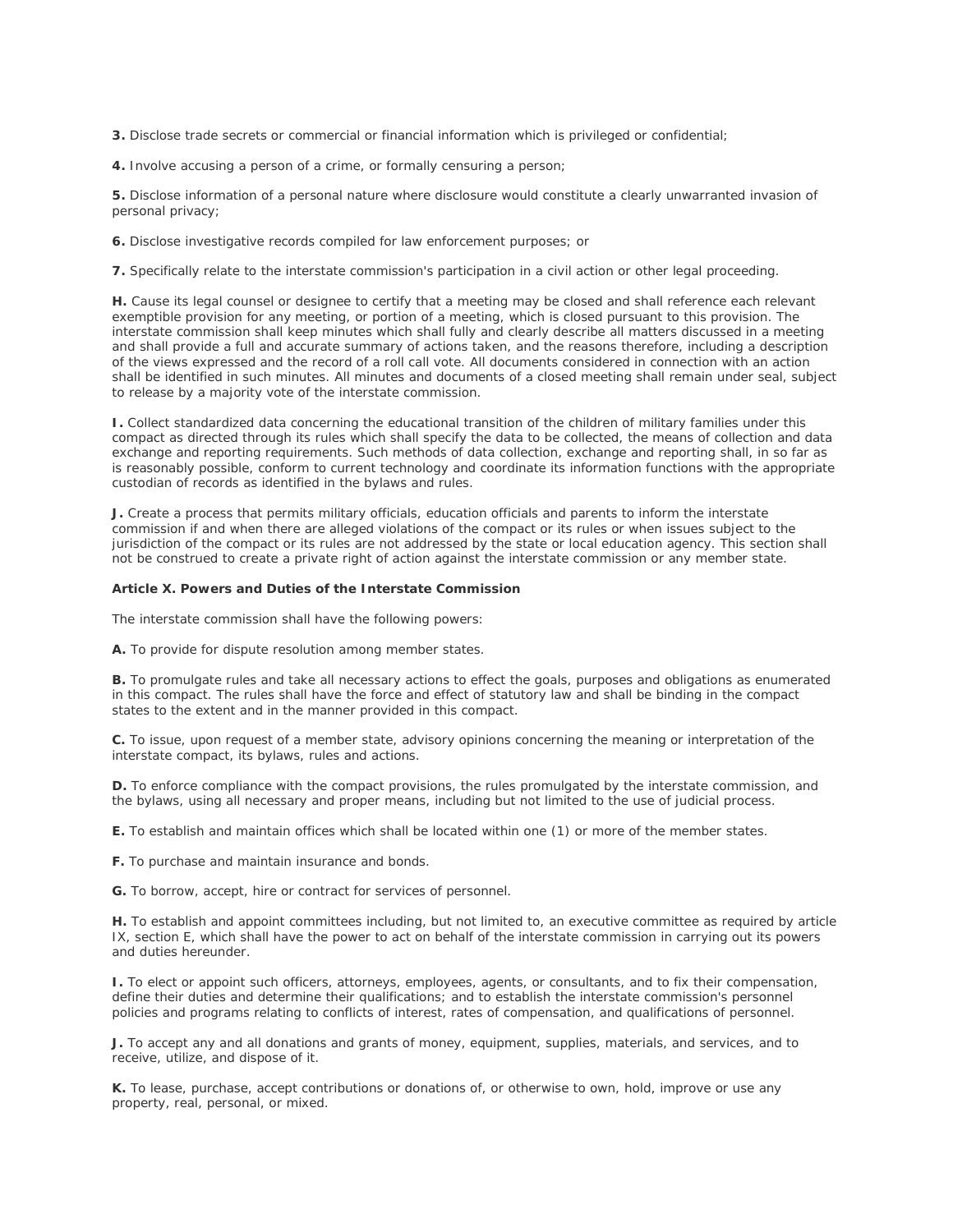**L.** To sell, convey, mortgage, pledge, lease, exchange, abandon, or otherwise dispose of any property, real, personal or mixed.

**M.** To establish a budget and make expenditures.

**N.** To adopt a seal and bylaws governing the management and operation of the interstate commission.

**O.** To report annually to the legislatures, governors, judiciary, and state councils of the member states concerning the activities of the interstate commission during the preceding year. Such reports shall also include any recommendations that may have been adopted by the interstate commission.

**P.** To coordinate education, training and public awareness regarding the compact, its implementation and operation for officials and parents involved in such activity.

**Q.** To establish uniform standards for the reporting, collecting and exchanging of data.

**R.** To maintain corporate books and records in accordance with the bylaws.

**S.** To perform such functions as may be necessary or appropriate to achieve the purposes of this compact.

**T.** To provide for the uniform collection and sharing of information between and among member states, schools and military families under this compact.

### **Article XI. Organization and Operation of the Interstate Commission**

**A.** The interstate commission shall, by a majority of the members present and voting, within twelve (12) months after the first interstate commission meeting, adopt bylaws to govern its conduct as may be necessary or appropriate to carry out the purposes of the compact, including, but not limited to:

**1.** Establishing the fiscal year of the interstate commission;

**2.** Establishing an executive committee, and such other committees as may be necessary;

**3.** Providing for the establishment of committees and for governing any general or specific delegation of authority or function of the interstate commission;

**4.** Providing reasonable procedures for calling and conducting meetings of the interstate commission, and ensuring reasonable notice of each such meeting;

**5.** Establishing the titles and responsibilities of the officers and staff of the interstate commission;

**6.** Providing a mechanism for concluding the operations of the interstate commission and the return of surplus funds that may exist upon the termination of the compact after the payment and reserving of all of its debts and obligations;

**7.** Providing "start up" rules for initial administration of the compact.

**B.** The interstate commission shall, by a majority of the members, elect annually from among its members a chairperson, a vice-chairperson, and a treasurer, each of whom shall have such authority and duties as may be specified in the bylaws. The chairperson or, in the chairperson's absence or disability, the vice-chairperson, shall preside at all meetings of the interstate commission. The officers so elected shall serve without compensation or remuneration from the interstate commission; provided, that, subject to the availability of budgeted funds, the officers shall be reimbursed for ordinary and necessary costs and expenses incurred by them in the performance of their responsibilities as officers of the interstate commission.

**C. Executive committee, officers and personnel. 1.** The executive committee shall have such authority and duties as may be set forth in the bylaws, including but not limited to:

**a.** Managing the affairs of the interstate commission in a manner consistent with the bylaws and purposes of the interstate commission;

**b.** Overseeing an organizational structure within, and appropriate procedures for the interstate commission to provide for the creation of rules, operating procedures, and administrative and technical support functions; and

**c.** Planning, implementing, and coordinating communications and activities with other state, federal and local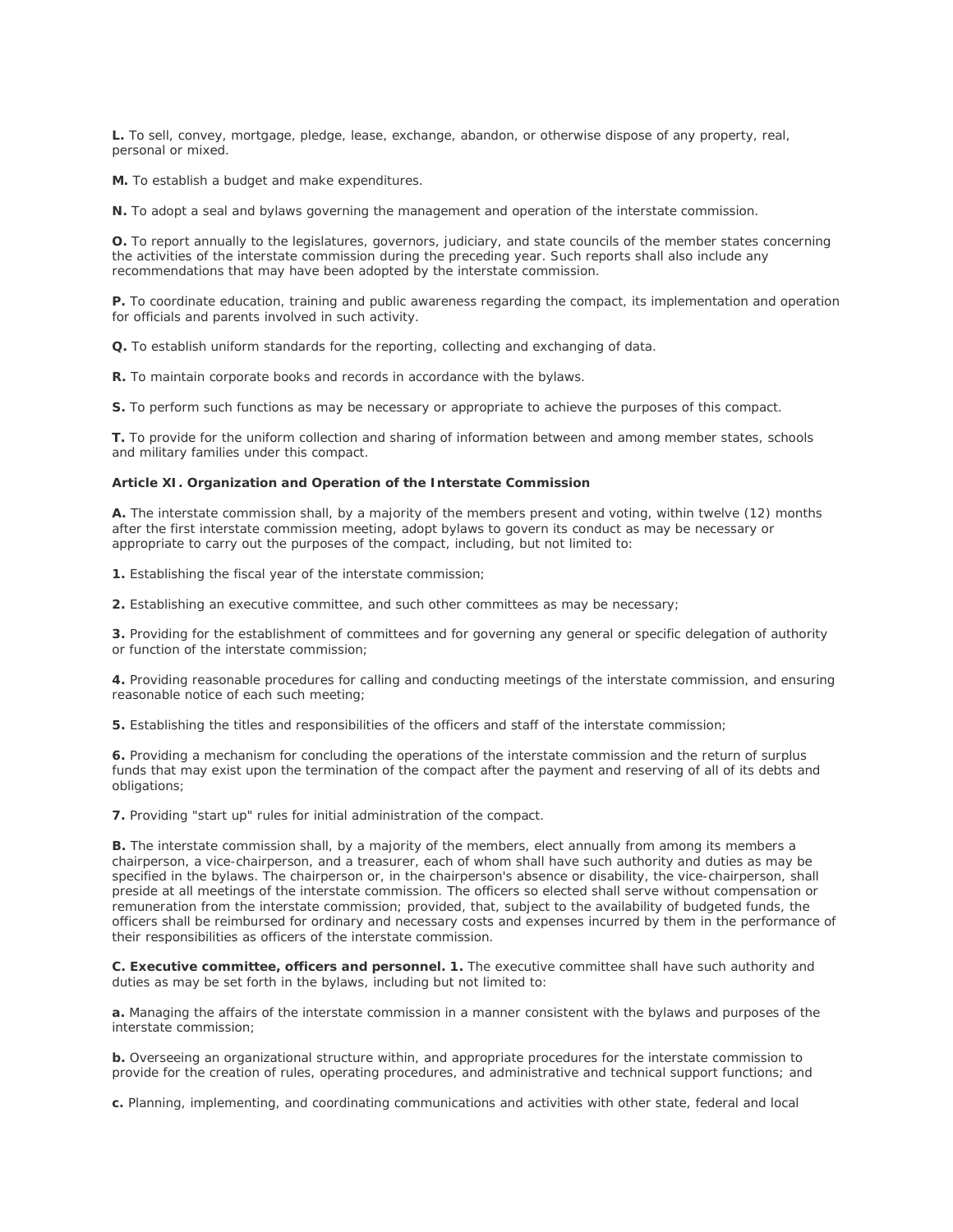government organizations in order to advance the goals of the interstate commission.

**2.** The executive committee may, subject to the approval of the interstate commission, appoint or retain an executive director for such period, upon such terms and conditions and for such compensation, as the interstate commission may deem appropriate. The executive director shall serve as secretary to the interstate commission, but shall not be a member of the interstate commission. The executive director shall hire and supervise such other persons as may be authorized by the interstate commission.

**D.** The interstate commission's executive director and its employees shall be immune from suit and liability, either personally or in their official capacity, for a claim for damage to or loss of property or personal injury or other civil liability caused or arising out of or relating to an actual or alleged act, error, or omission that occurred, or that such person had a reasonable basis for believing occurred, within the scope of interstate commission employment, duties, or responsibilities; provided, that such person shall not be protected from suit or liability for damage, loss, injury, or liability caused by the intentional or willful and wanton misconduct of such person.

**1.** The liability of the interstate commission's executive director and employees or interstate commission representatives, acting within the scope of such person's employment or duties for acts, errors, or omissions occurring within such person's state may not exceed the limits of liability set forth under the constitution and laws of that state for state officials, employees, and agents. The interstate commission is considered to be an instrumentality of the states for the purposes of any such action. Nothing in this subsection shall be construed to protect such person from suit or liability for damage, loss, injury, or liability caused by the intentional or willful and wanton misconduct of such person.

**2.** The interstate commission shall defend the executive director and its employees and, subject to the approval of the attorney general or other appropriate legal counsel of the member state represented by an interstate commission representative, shall defend such interstate commission representative in any civil action seeking to impose liability arising out of an actual or alleged act, error or omission that occurred within the scope of interstate commission employment, duties or responsibilities, or that the defendant had a reasonable basis for believing occurred within the scope of interstate commission employment, duties, or responsibilities; provided, that the actual or alleged act, error, or omission did not result from intentional or willful and wanton misconduct on the part of such person.

**3.** To the extent not covered by the state involved, member state, or the interstate commission, the representatives or employees of the interstate commission shall be held harmless in the amount of a settlement or judgment, including attorney's fees and costs, obtained against such persons arising out of an actual or alleged act, error, or omission that occurred within the scope of interstate commission employment, duties, or responsibilities, or that such persons had a reasonable basis for believing occurred within the scope of interstate commission employment, duties, or responsibilities, provided that the actual or alleged act, error, or omission did not result from intentional or willful and wanton misconduct on the part of such persons.

## **Article XII. Rulemaking Functions of the Interstate Commission**

**A. Rulemaking authority.** The interstate commission shall promulgate reasonable rules in order to effectively and efficiently achieve the purposes of this compact. Notwithstanding the foregoing, in the event the interstate commission exercises its rulemaking authority in a manner that is beyond the scope of the purposes of this compact, or the powers granted hereunder, then such an action by the interstate commission shall be invalid and have no force or effect.

**B. Rulemaking procedure.** Rules shall be made pursuant to a rulemaking process that substantially conforms to the "Model State Administrative Procedure Act," of 1981, Uniform Laws Annotated, Vol. 15, p.1 (2000) as amended, as may be appropriate to the operations of the interstate commission.

**C.** Not later than thirty (30) days after a rule is promulgated, any person may file a petition for judicial review of the rule; provided, that the filing of such a petition shall not stay or otherwise prevent the rule from becoming effective unless the court finds that the petitioner has a substantial likelihood of success. The court shall give deference to the actions of the interstate commission consistent with applicable law and shall not find the rule to be unlawful if the rule represents a reasonable exercise of the interstate commission's authority.

**D.** If a majority of the legislatures of the compacting states rejects a rule by enactment of a statute or resolution in the same manner used to adopt the compact, then such rule shall have no further force and effect in any compacting state.

# **Article XIII. Oversight, Enforcement, and Dispute Resolution**

**A. Oversight. 1.** The executive, legislative and judicial branches of state government in each member state shall enforce this compact and shall take all actions necessary and appropriate to effectuate the compact's purposes and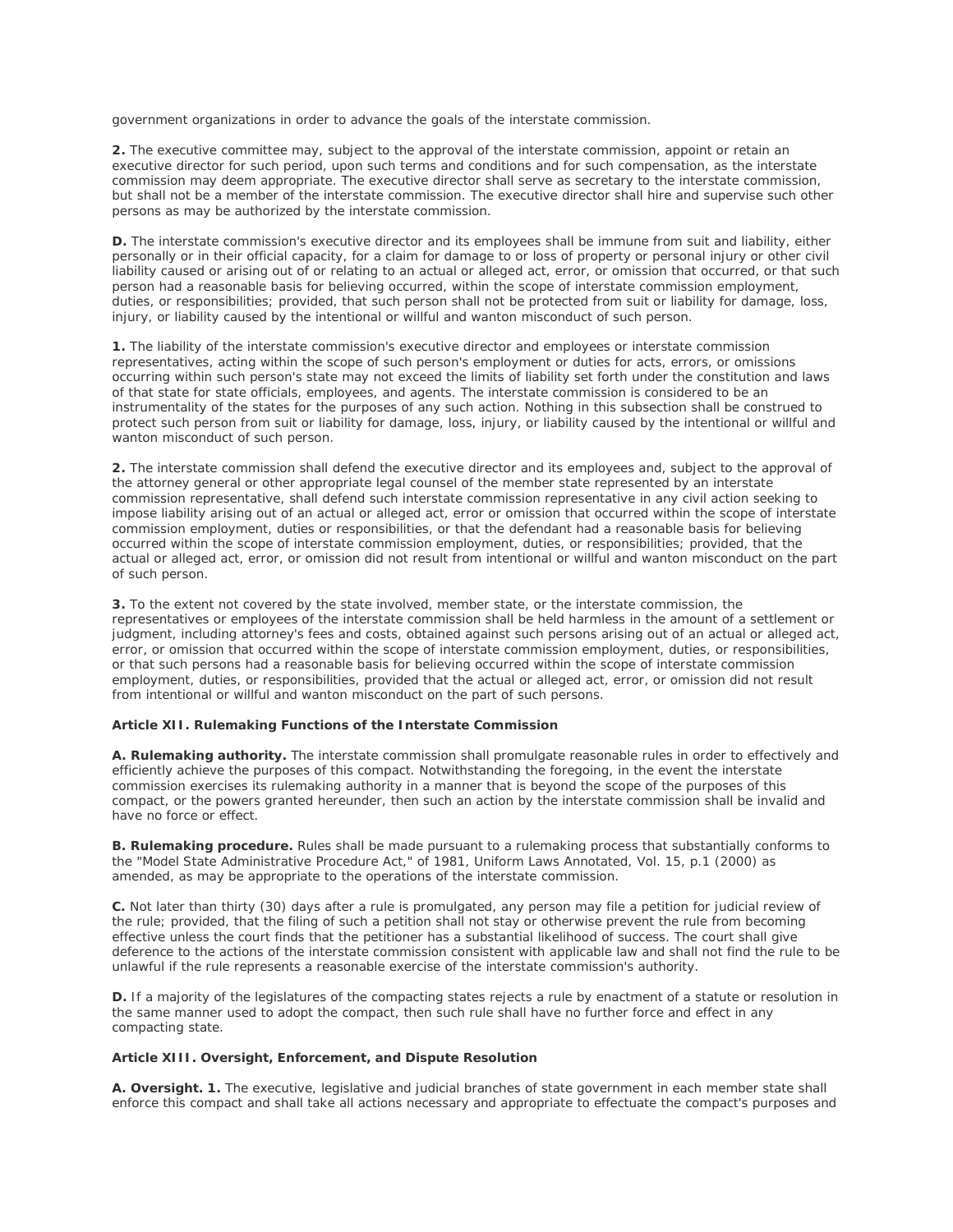intent. The provisions of this compact and the rules promulgated hereunder shall have standing as statutory law.

**2.** All courts shall take judicial notice of the compact and the rules in any judicial or administrative proceeding in a member state pertaining to the subject matter of this compact which may affect the powers, responsibilities or actions of the interstate commission.

**3.** The interstate commission shall be entitled to receive all service of process in any such proceeding, and shall have standing to intervene in the proceeding for all purposes. Failure to provide service of process to the interstate commission shall render a judgment or order void as to the interstate commission, this compact or promulgated rules.

**B.** Default, technical assistance, suspension and termination. If the interstate commission determines that a member state has defaulted in the performance of its obligations or responsibilities under this compact, or the bylaws or promulgated rules, the interstate commission shall:

**1.** Provide written notice to the defaulting state and other member states, of the nature of the default, the means of curing the default and any action taken by the interstate commission. The interstate commission shall specify the conditions by which the defaulting state must cure its default.

**2.** Provide remedial training and specific technical assistance regarding the default.

**3.** If the defaulting state fails to cure the default, the defaulting state shall be terminated from the compact upon an affirmative vote of a majority of the member states and all rights, privileges and benefits conferred by this compact shall be terminated from the effective date of termination. A cure of the default does not relieve the offending state of obligations or liabilities incurred during the period of the default.

**4.** Suspension or termination of membership in the compact shall be imposed only after all other means of securing compliance have been exhausted. Notice of intent to suspend or terminate shall be given by the interstate commission to the governor, the majority and minority leaders of the defaulting state's legislature, and each of the member states.

**5.** The state which has been suspended or terminated is responsible for all assessments, obligations and liabilities incurred through the effective date of suspension or termination including obligations, the performance of which extends beyond the effective date of suspension or termination.

**6.** The interstate commission shall not bear any costs relating to any state that has been found to be in default or which has been suspended or terminated from the compact, unless otherwise mutually agreed upon in writing between the interstate commission and the defaulting state.

**7.** The defaulting state may appeal the action of the interstate commission by petitioning the United States district court for the District of Columbia or the federal district where the interstate commission has its principal offices. The prevailing party shall be awarded all costs of such litigation including reasonable attorney's fees.

**C. Dispute resolution. 1.** The interstate commission shall attempt, upon the request of a member state, to resolve disputes which are subject to the compact and which may arise among member states and between member and non-member states.

**2.** The interstate commission shall promulgate a rule providing for both mediation and binding dispute resolution for disputes as appropriate.

**D. Enforcement. 1.** The interstate commission, in the reasonable exercise of its discretion, shall enforce the provisions and rules of this compact.

**2.** The interstate commission, may by majority vote of the members, initiate legal action in the United States district court for the District of Columbia or, at the discretion of the interstate commission, in the federal district where the interstate commission has its principal offices, to enforce compliance with the provisions of the compact, its promulgated rules and bylaws, against a member state in default. The relief sought may include both injunctive relief and damages. In the event judicial enforcement is necessary the prevailing party shall be awarded all costs of such litigation including reasonable attorney's fees.

**3.** The remedies herein shall not be the exclusive remedies of the interstate commission. The interstate commission may avail itself of any other remedies available under state law or the regulation of a profession.

## **Article XIV. Financing of the Interstate Commission**

**A.** The interstate commission shall pay, or provide for the payment of the reasonable expenses of its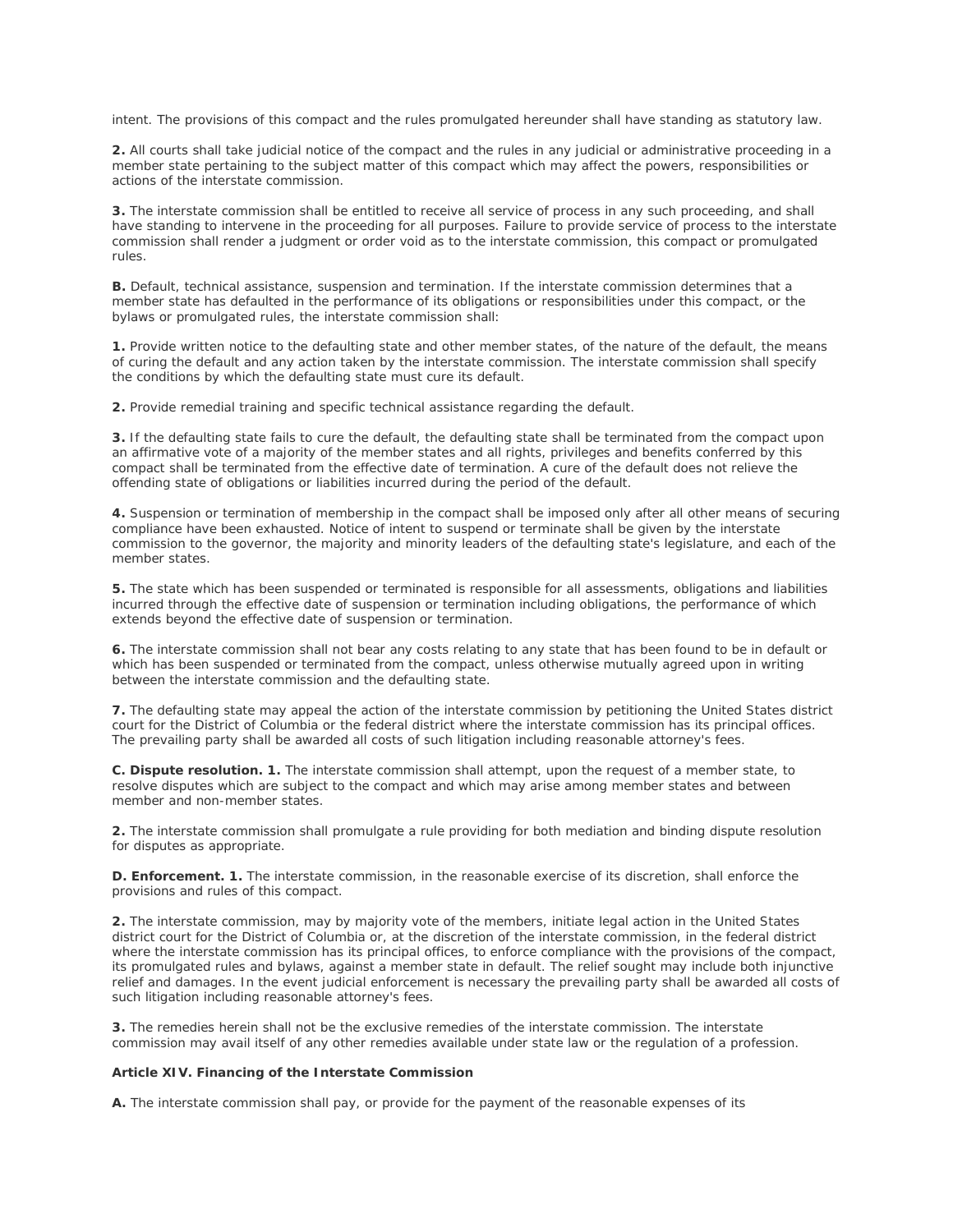establishment, organization and ongoing activities.

**B.** The interstate commission may levy on and collect an annual assessment from each member state to cover the cost of the operations and activities of the interstate commission and its staff which must be in a total amount sufficient to cover the interstate commission's annual budget as approved each year. The aggregate annual assessment amount shall be allocated based upon a formula to be determined by the interstate commission, which shall promulgate a rule binding upon all member states.

**C.** The interstate commission shall not incur obligations of any kind prior to securing the funds adequate to meet the same; nor shall the interstate commission pledge the credit of any of the member states, except by and with the authority of the member state.

**D.** The interstate commission shall keep accurate accounts of all receipts and disbursements. The receipts and disbursements of the interstate commission shall be subject to the audit and accounting procedures established under its bylaws. However, all receipts and disbursements of funds handled by the interstate commission shall by audited yearly by a certified or licensed public accountant and the report of the audit shall be included in and become part of the annual report of the interstate commission.

### **Article XV. Member States, Effective Date and Amendment**

**A.** Any state is eligible to become a member state.

**B.** The compact shall become effective and binding upon legislative enactment of the compact into law by no less than ten (10) of the states. The effective date shall be no earlier than December 1, 2007. Thereafter it shall become effective and binding as to any other member state upon enactment of the compact into law by that state. The governors of non-member states or their designees shall be invited to participate in the activities of the interstate commission on a non-voting basis prior to adoption of the compact by all states.

**C.** The interstate commission may propose amendments to the compact for enactment by the member states. No amendment shall become effective and binding upon the interstate commission and the member states unless and until it is enacted into law by unanimous consent of the member states.

### **Article XVI. Withdrawal and Dissolution**

**A. Withdrawal. 1.** Once effective, the compact shall continue in force and remain binding upon each and every member state; provided, that a member state may withdraw from the compact by specifically repealing the statute, which enacted the compact into law.

**2.** Withdrawal from this compact shall be by the enactment of a statute repealing the same, but shall not take effect until one (1) year after the effective date of such statute and until written notice of the withdrawal has been given by the withdrawing state to the governor of each other member jurisdiction.

**3.** The withdrawing state shall immediately notify the chairperson of the interstate commission in writing upon the introduction of legislation repealing this compact in the withdrawing state. The interstate commission shall notify the other member states of the withdrawing state's intent to withdraw within sixty (60) days of its receipt thereof.

**4.** The withdrawing state is responsible for all assessments, obligations and liabilities incurred through the effective date of withdrawal, including obligations, the performance of which extend beyond the effective date of withdrawal.

**5.** Reinstatement following withdrawal of a member state shall occur upon the withdrawing state reenacting the compact or upon such later date as determined by the interstate commission.

**B. Dissolution of compact. 1.** This compact shall dissolve effective upon the date of the withdrawal or default of the member state which reduces the membership in the compact to one (1) member state.

**2.** Upon the dissolution of this compact, the compact becomes null and void and shall be of no further force or effect, and the business and affairs of the interstate commission shall be concluded and surplus funds shall be distributed in accordance with the bylaws.

## **Article XVII. Severability and Construction**

**A.** The provisions of this compact shall be severable, and if any phrase, clause, sentence or provision is deemed unenforceable, the remaining provisions of the compact shall be enforceable.

**B.** The provisions of this compact shall be liberally construed to effectuate its purposes.